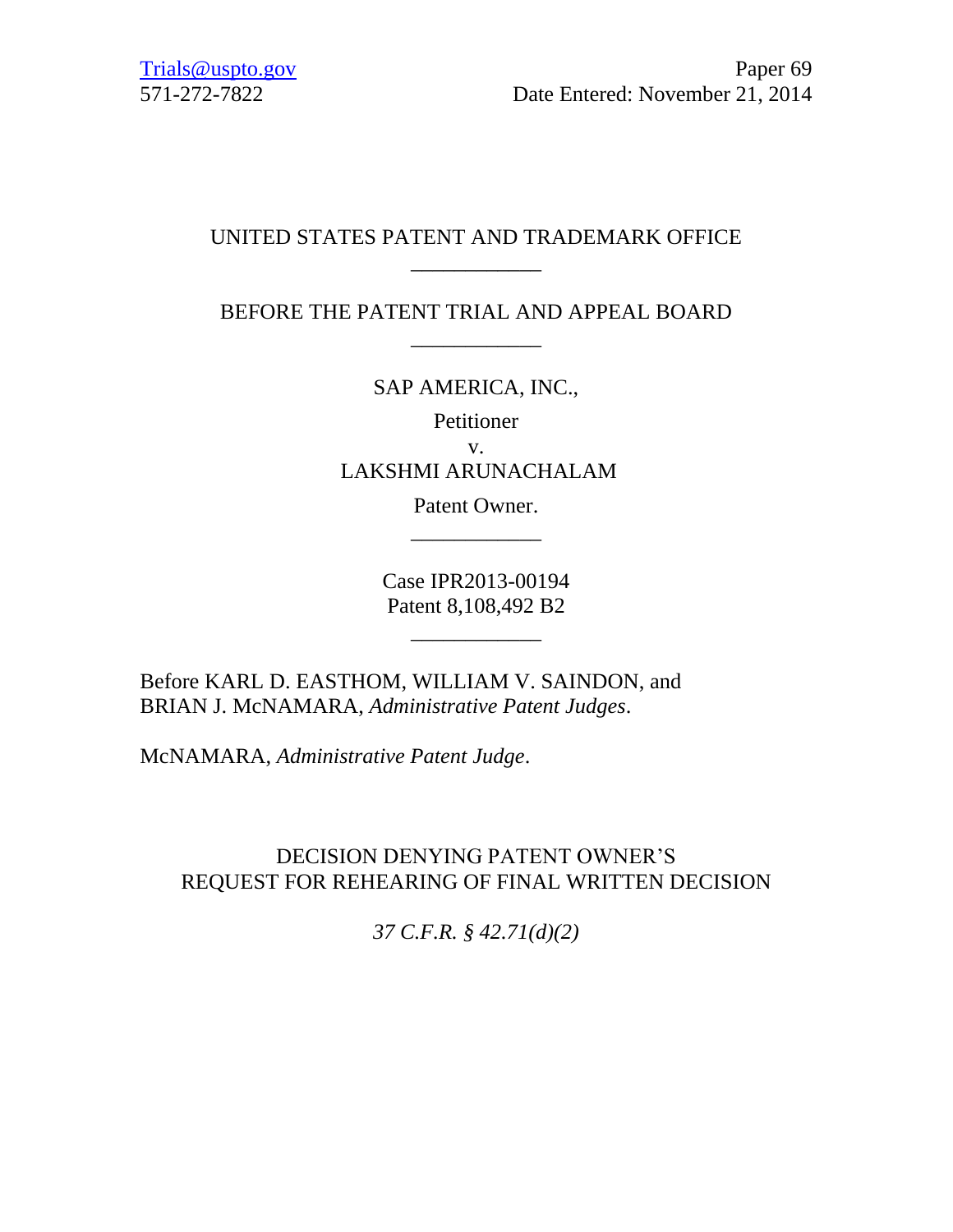#### **Introduction**

On October 17, 2014, Patent Owner filed a Request For Rehearing, Paper 68 ("Req. Reh'g."), of the Final Written Decision entered on September 18, 2014, Paper 67 ("Final Dec.") ordering that claims 1–8 and 10–12 of U.S. Patent 8,104,492 B2 ("the '492 Patent") are unpatentable. The rehearing request challenges our claim constructions and analysis of the prior art references, asserts that the proceedings are unconstitutional, alleges that counsel for SAP, Inc. ("Petitioner") and its expert witness fraudulently misled the PTAB, and raises other issues. For the reasons discussed herein, Patent Owner's Request For Rehearing is denied.

#### VAN switch

As we noted in our Final Written Decision, one characteristic of many of the constructions Patent Owner proposed in this proceeding is an attempt to read large portions of the specification into each term to be construed. Final Dec. 8. Thus, Patent Owner proposed to construe the recited service network to include all the functionality of the claimed VAN switch and the VAN switch to include the functions performed by the point-of service (POSvc) applications. *Id.* at 8–9. Taken to their logical conclusions, the Patent Owner's proposed constructions leave little, if any, distinction between the VAN switch, the service network, and the POSvc applications, which are recited as separate elements in the claims. *Id.* at 9.

Our Final Written Decision construes the VAN switch recited in claim 1, as we construed it on our Decision to Institute, to mean *an OSI application layer switch having a switching component, object routing component and management component. Id.* at 10. Patent Owner contends that we should have construed the VAN switch to include an applications component, that the applications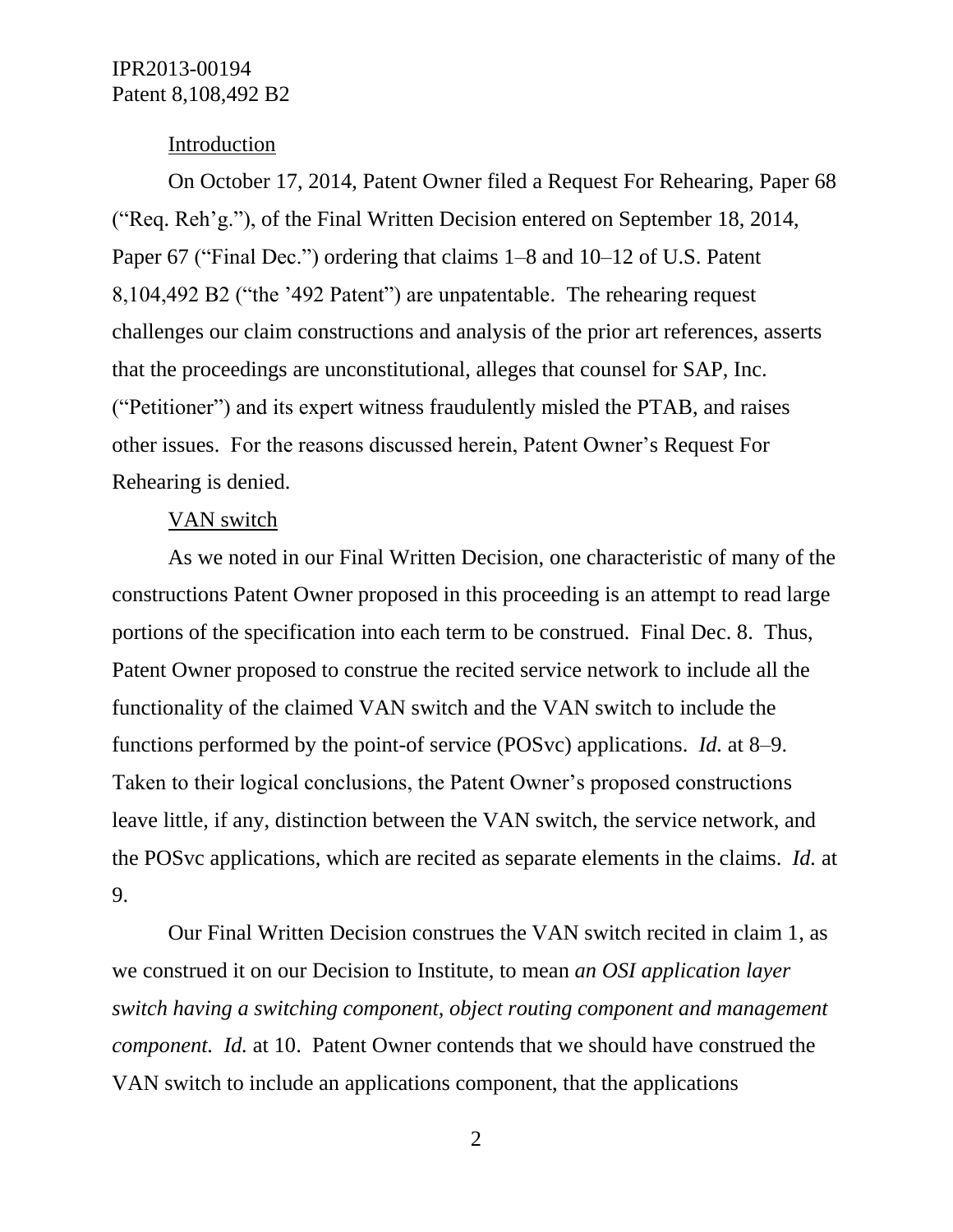component is the POSvc application displayed on a web page or web browser, and that the value added network service VAN service 704, is the POSvc application. Req. Reh'g. 2.

Patent Owner's request for rehearing repeats assertions made in the Patent Owner Response. The Patent Owner Response proposed that a VAN switch be construed to mean "an OSI application layer switch having a switching component, an object routing component, a management component, and an application service which includes one or more POS vc application(s)." PO Resp. 3. We did not overlook or misapprehend Patent Owner's contentions concerning construction of VAN switch. Our Final Written Decision explains why we declined to adopt Patent Owner's proposed construction that the VAN switch be further limited to include "an application service which includes one or more POSvc applications." Final Dec. 10–11. Our analysis in the Final Written Decision is consistent with the claims of the '492 Patent. Claim 1 of the '492 Patent explicitly recites a system with a Web server in which POS vc applications are Web applications displayed in a list on a Web page. In a separate element, claim 1 recites a VAN switch that enables real-time Web transactions from the Web applications, i.e. the POSvc applications. Thus, claim 1 distinguishes the POSvc applications from the VAN switch as separate claim elements. Claim 3 recites that the VAN switch enables switching to Web merchant services in response to the selection of one of the POSvc Web applications. Thus, claim 3 further distinguishes POSvc applications from the VAN switch by the specifically reciting that the VAN switch enables the switching to the Web merchant's services. Claim 4 recites that the Web applications from which a POSvc application is selected are offered as VAN services. Thus, the claims recite that the selected POSvc application carries out the value-added network services offered by the merchant, while the VAN switch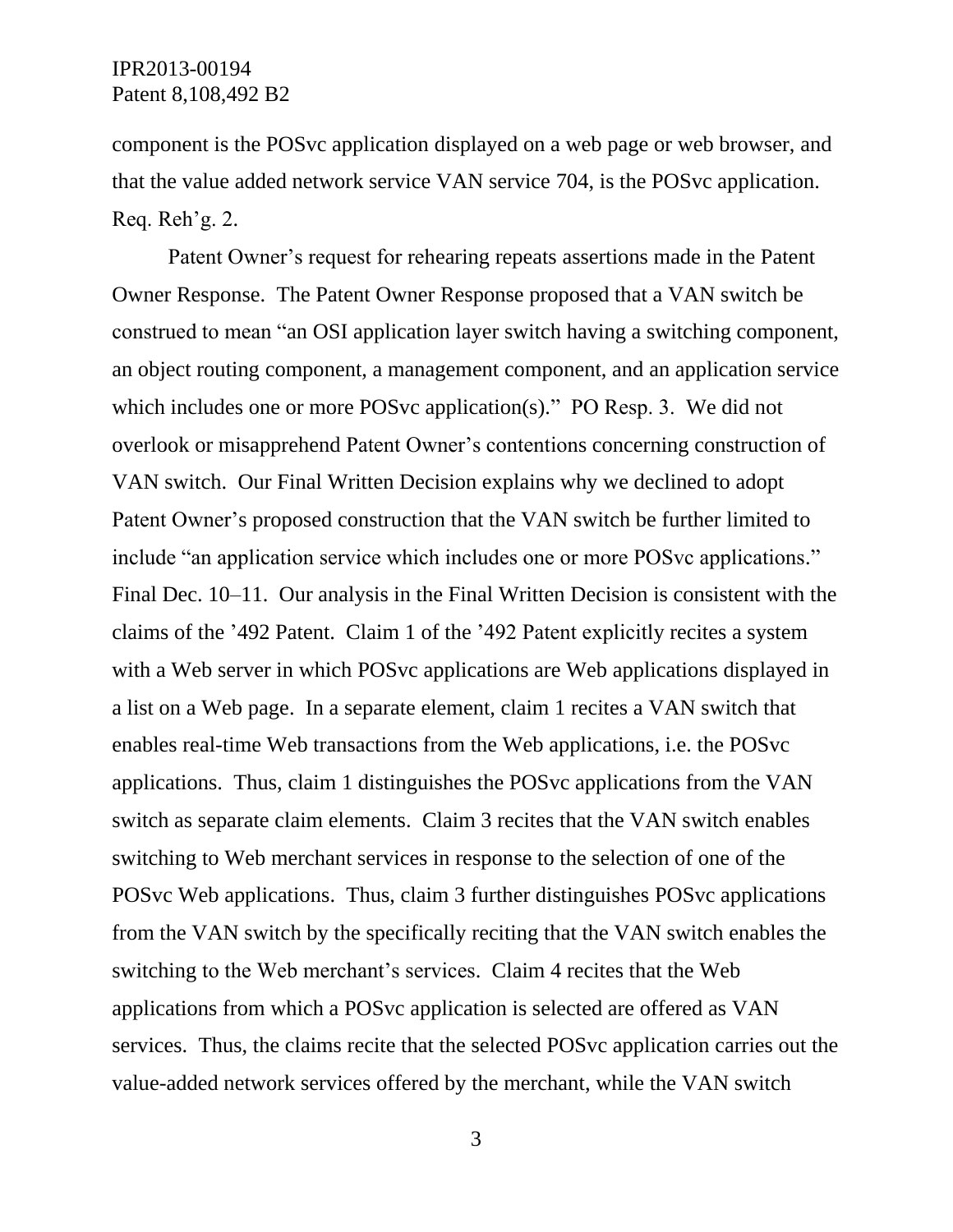enables switching to the selected POSvc application that carries out the services provided by the merchant.

Our analysis is consistent with the specification's disclosure that application service 704 contains application programs that deliver customer services and can include POSvc applications. Ex. 1001, col. 9, ll. 9–12. We noted these distinctions in our Final Written Decision, which states "the specification indicates that the VAN switch can be implemented in a POSvc application. However, the service provided by the POSvc application is a transaction that a merchant provides the customer and is not a part of the VAN switch." Final Dec. 11.

Patent Owner also contends we failed to include the boundary services component in our construction of the VAN switch. Req. Reh'g. 3. Patent Owner contends that we would have been able to differentiate the Chelliah prior art from Patent Owner's invention had we recognized the importance of the "boundary component" of the VAN switch, which "provides the interface between the VAN switch, the Web and front-end POSvc application displayed on a Web page or Web browser and to the on-line service provider or Web merchant." Req. Reh'g. 3. We could not have overlooked or misapprehended this issue, because the Patent Owner Response did not include the boundary component in its proposed construction of the VAN switch. PO Resp. 3. In addition, we addressed the boundary component of the VAN switch in our Final Written Decision, where we distinguished connectivity provided by the VAN switch from customer services provided by the application service, which includes POSvc applications. Final Dec. 15–16. Patent Owner's argument that the boundary service serves as an interface to a front-end POSvc application and an on-line service provider only reinforces our construction that the application service, which includes the POSvc application, is not part of the VAN switch itself. Finally, as we noted in our Final Written Decision,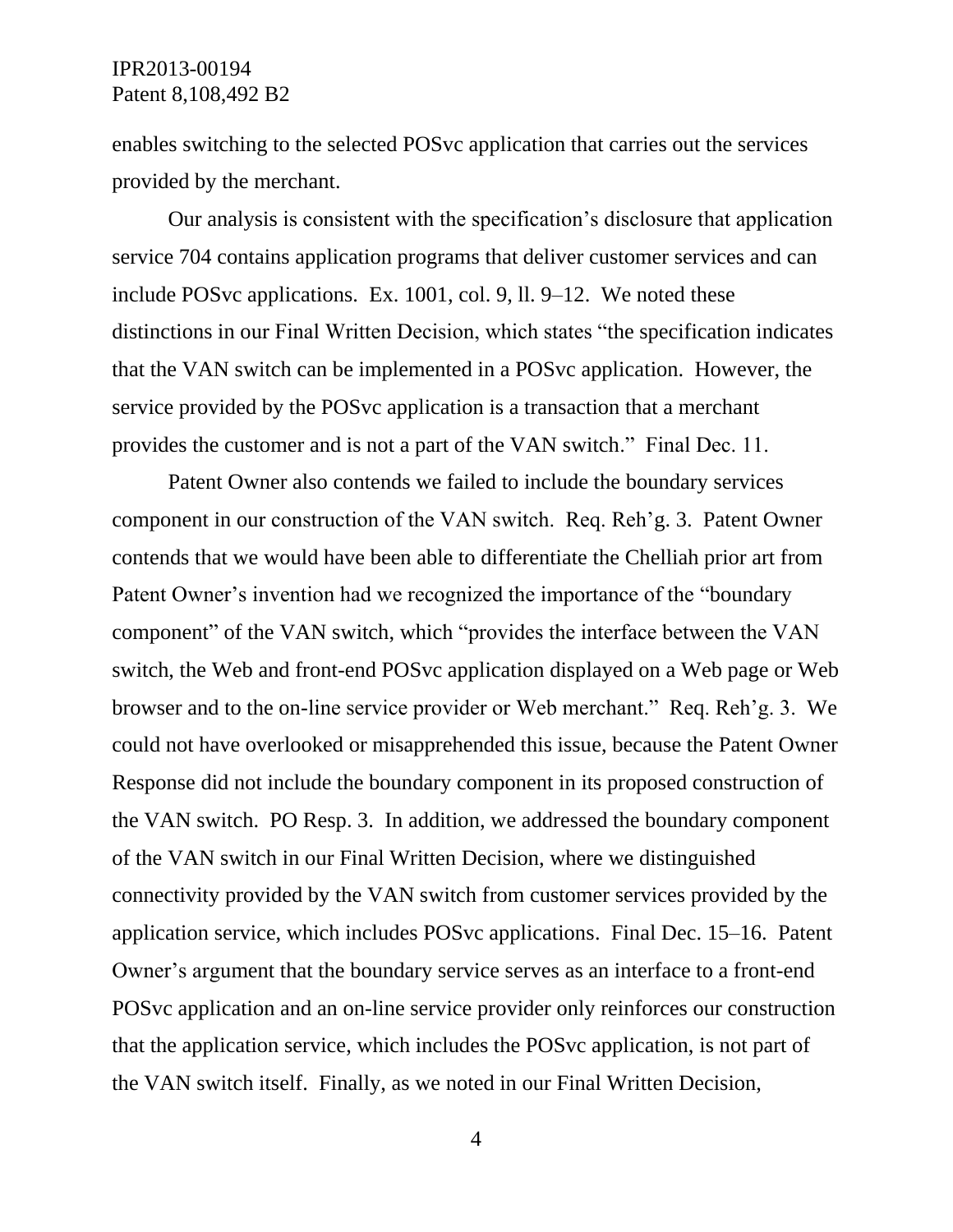including the application service in the construction of the VAN switch would not change the conclusion that Chelliah's Electronic Storefront performs the functions of a POSvc application and anticipates that service. Final Dec. 24–26.

### Web application

In the Patent Owner Response, Patent Owner argued that "Web application" should be construed to mean "an application that is a Web client in a Web browser." Final Dec. 12, citing PO Resp. 4–5. We declined to adopt that construction as being inconsistent with the specification and not supported by the written description. Final Dec. 12–13. Patent Owner now proposes two other alternative constructions for Web application, i.e., "a Web client displayed on a Web page or Web browser from which a Web user transacts" or "a transactional Web client application displayed on a Web page or Web browser that displays an object identity with information entries an attributes on the Web page." Req. Reh'g. 6. We could not have overlooked or misapprehended these arguments, because Patent Owner did not present them previously. Patent Owner's new proposed constructions of "Web application" introduce new issues that are not appropriate in a request for rehearing.

### POSvc application

Patent Owner next contends that we "missed the disclosure in the '492:Col. 6 that a POSvc application is a transactional application from which a Web user 100 transacts and that this POSvc application is a transactional application that *must* be displayed on a Web page or Web browser." Req. Reh'g. 4 (emphasis in original). However, in several instances, the Final Written Decision cites specifically to column 6 and to disclosures that POSvc applications are transactional and are displayed on a Web page. Final Dec. 4, (citing Ex. 1001, col. 6, ll. 41–43), 5 (citing Ex. 1001, col. 6, ll. 39–55, col. 6, ll. 45–50, col. 6, l. 65–col.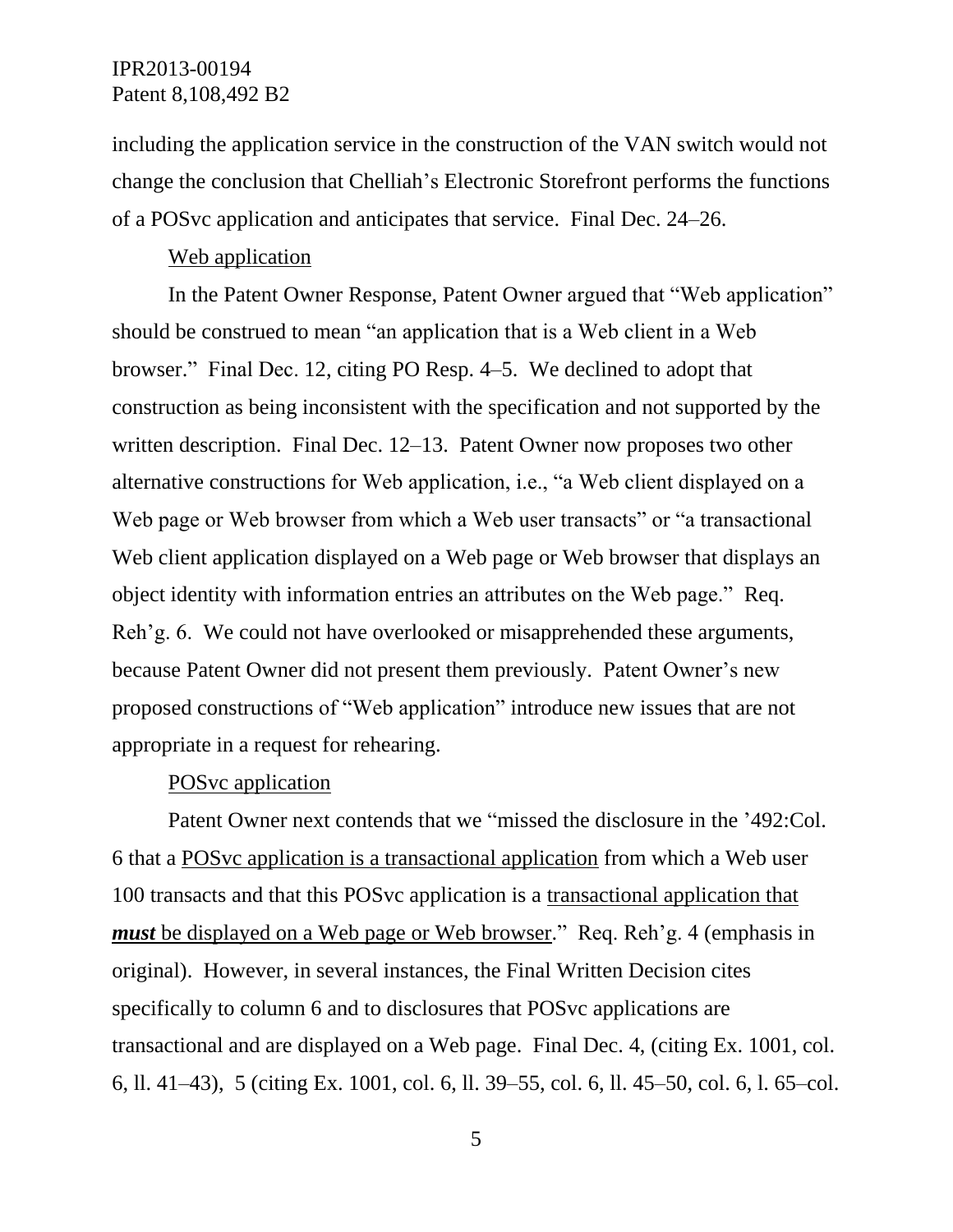l

7, l. 4). Our Final Written Decision agrees that a POSvc application, as disclosed in the '492 Patent, is transactional. Final Dec. 14. A "transaction" for purposes of the invention includes any type of commercial or other interaction that a user may want to perform." Ex. 1001, col. 5, ll.  $32-35$ .<sup>1</sup> The '492 Patent discloses that the graphical user interface displays a list of POSvc applications accessible to the Exchange and selectable by a user. The fact that a list of POSvc applications is displayed does not provide any insight into what constitutes a POSvc application or how the term POSvc application should be construed. The specification of the '492 Patent states that "[a] POSvc application is an application that can execute the type of transaction that the user may be interested in performing." Ex. 1001, col. 6, ll. 41–43. Thus, there is no basis for incorporating into the term POSvc application a requirement that it must be displayed on a Web page or a browser.

Our Final Written Decision also noted that Patent Owner's construction of POSvc as a type of Web application would include a further limitation such as that proposed in the request for rehearing, that the application displays an object identity with information entries an attributes on the Web page. Final Dec. 14–15. Our Final Written Decision notes that the '492 Patent describes network object identities that identify information entries and attributes in distributed on-line service information bases (DOLSIB) as "one embodiment" of the VAN switch, not the POSvc application. *Id.* at 15. Thus, neither the VAN switch nor the POSvc application can be construed as limited to such embodiments.

In this and related proceedings, we properly construed POSvc application to mean *a computer program that can execute the type of transaction the user may be* 

<sup>&</sup>lt;sup>1</sup> The transactional nature of the POS vc application further supports the conclusion that the application service disclosed in the '492 Patent, which includes POSvc applications, is directed to services performed by the merchant, i.e., VAN services, and not to functions performed by the VAN switch, as discussed previously.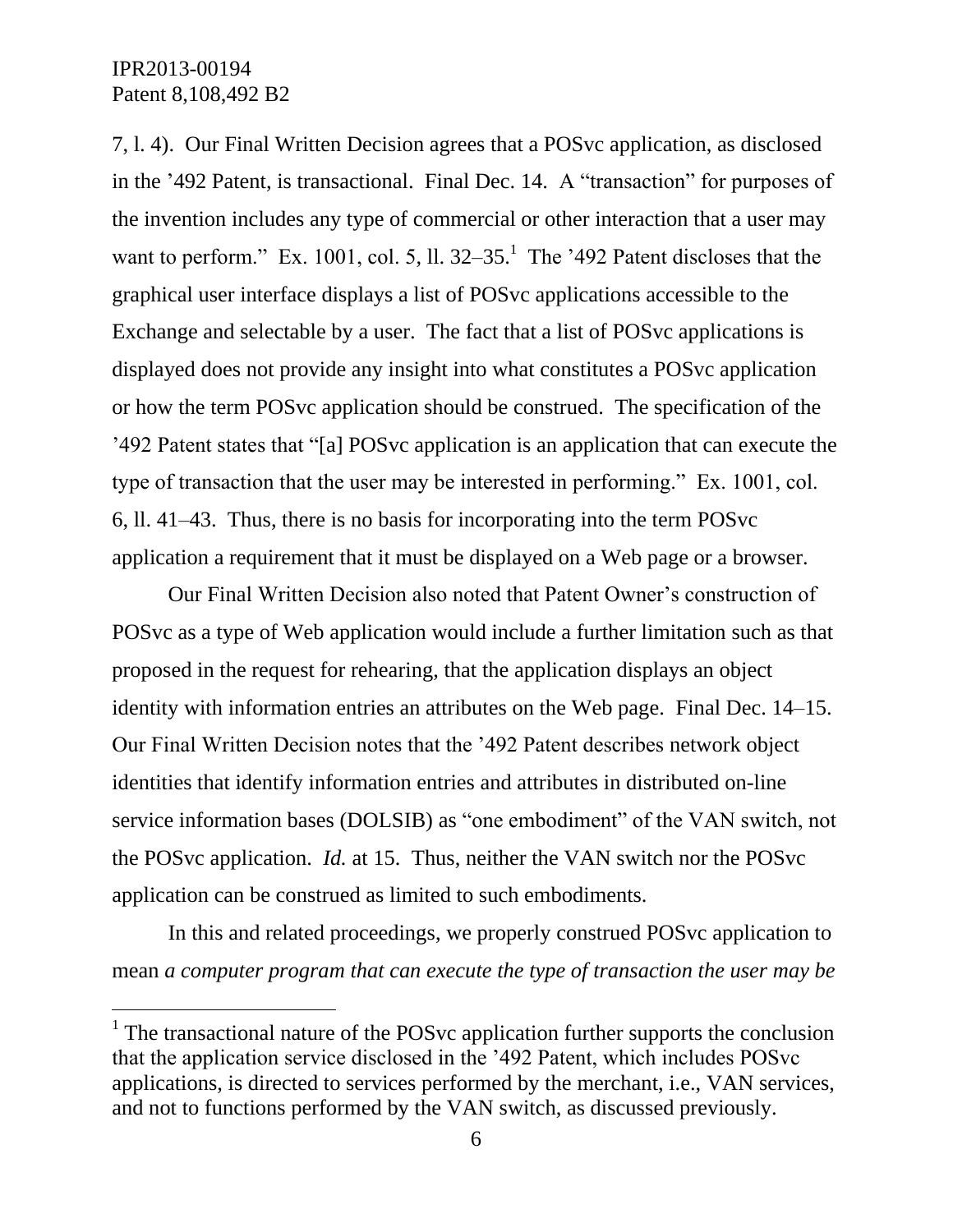$\overline{a}$ 

*interested in performing*.<sup>2</sup> Final Dec. 16. This language is virtually identical to the language in the specification, except that it substitutes "computer program" for "application" to avoid defining a term using its own undefined term, i.e., "application."

### VAN service provider

The request for rehearing disputes our construction of "VAN service provider," which we construed in our Final Written Decision in IPR2014-00195, and mentioned in the context of our construction of "value-added network service" in IPR2014-00194. In this proceeding, Patent Owner argued that "value-added network service" should be construed to mean "a point of service application displayed on a Web page and offered as an online service over the Web." Final Dec. 9, citing PO Resp. 1–2. In the request for rehearing, Patent Owner contends that a VAN service provider should be construed as "provides VAN services 704 or POSvc application on a Web page in a Web browser." Req. Rhg. 8. The first part of Patent Owner's proposed construction (provides VAN services) merely repeats the words of the term to be construed in a different order. The second part of Patent Owner's proposed construction (POSvc application) does not address the services provided. A merchant may offer a computer application, such as a POSvc application, which a user can select from a list to access services. However, the POSvc application itself is not the value-added service the merchant provides. Final Dec. 9–10. In our Final Written Decision, we noted the unclear use of the

 $2$  In CBM2013-00013, Patent Owner correctly notes a typographical error at page 9 of the Final Written Decision. We indicated that in CBM2013-00013, we applied the same construction to POSvc application as that applied in IPR2013-00194, but in the next sentence, we incorrectly typed a construction that was not being applied. In all cases, we have construed POSvc to have the same meaning as in IPR2013-00194, i.e., *a computer program that can execute the type of transaction the user may be interested in performing*.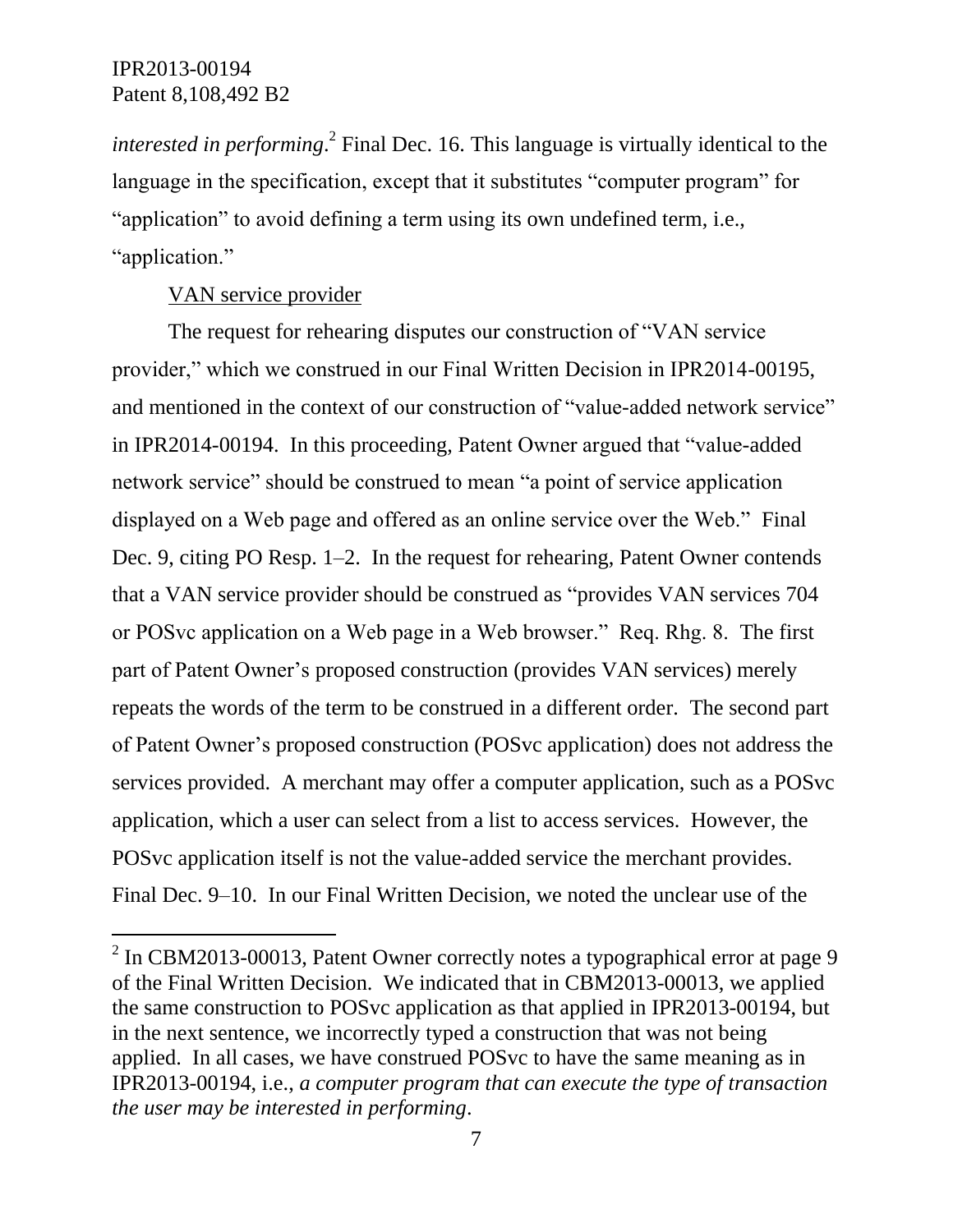terms "application service 704" and "VAN service 704" in the '492 Patent. *Id.* at 10. As the request for rehearing points out, however, the numerous uses of services in this context in the '492 Patent refer to services provided by banks, merchants, and other service providers, who typically do not provide underlying network connectivity or communications. Req. Reh'g. 8. In view of our extensive analysis of value-added service in IPR2014-00194 and value-added service provider in IPR2014-00195, Patent Owner has not shown that we overlooked or misapprehended any matter in the construction of value-added network service and value-added network service provider, as disclosed in the '492 Patent.

### Service Network

Patent Owner argues that our construction of "service network" overlooks that "the goal of the '492 Patent is for a Web user to perform a real-time transaction from a POSvc application displayed on a Web page or Web browser and that this capability did not exist for a Web user ('492:col. 5) prior to the present invention." Req. Reh'g. 8. This purported goal does not define the term service network. Column 5 of the '492 Patent, which refers to "one embodiment of the present invention, as illustrated in Fig. 4B," Ex. 1001, col. 5, ll. 55–56, states that this embodiment "includes a service network running on top of a facilities network, namely the Internet, the Web or e-mail networks," *id.* at col. 5, ll. 59–61, and that users may access the merchants' services via appropriate switching sites that include non-Web network computer sites and cellular provider sites, *id.* at col. 5, l. 61- col. 6, l. 1. As a result of this disclosure, our Final Written Decision construed "service network" to involve services other than underlying communications services, such as those associated with communicating over the Internet, the Web or e-mail.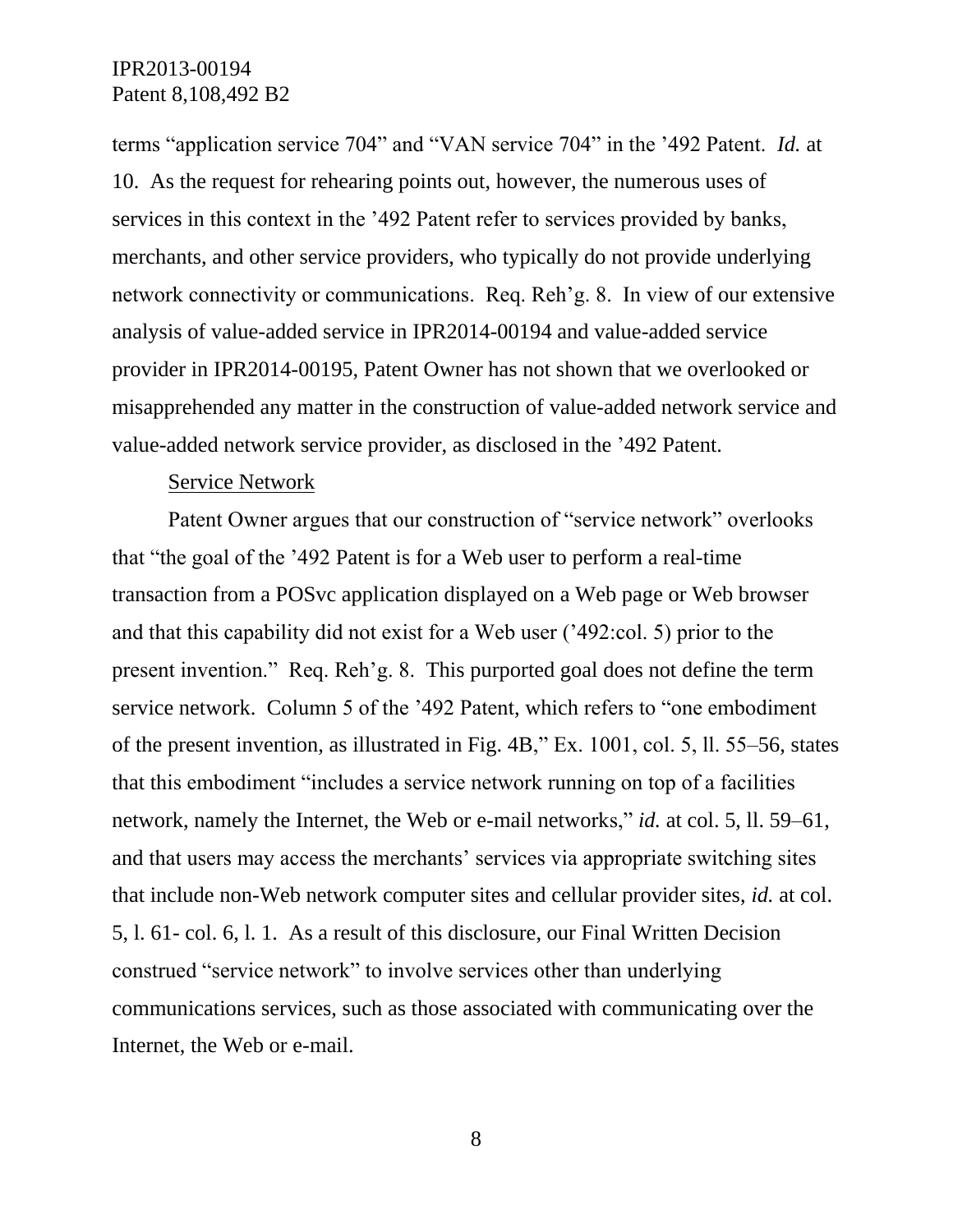Our Final Written Decision notes that the Patent Owner Response glosses over the distinctions between VAN switch, service network, POSvc applications and the Exchange. Final Dec. 17. Patent Owner proposed to construe a "VAN service" as "a point of service application displayed on a Web page and offered as an online service over the Web." PO Resp. 2. Patent Owner proposed to construe the term "service network" as "provides VAN services or POSvc applications displayed on a Web page as on-line services over the World Wide Web." PO Resp. 19. However, it is the merchant who provides a POSvc application, e.g. a Bank created POSvc application for payroll functions, to offer users the merchant's services as real-time transactions. Ex. 1001, col. 7, 10–50. The user selects a desired POSvc application and the corresponding merchant services are delivered using the service network. Thus, Patent Owner has not shown our construction of service network to mean *a network on which services, other than underlying communication services, are provided*, misapprehends or overlooks any subject matter.

#### Prior Art

Patent Owner misinterprets as a statement of fact about the CORBA technology discussed in Chelliah our conclusion at page 22 of the Final Written Decision that "we are not persuaded by Patent Owner's arguments that CORBA does not disclose the use of a Web server." Req. Reh'g. 9. Patent Owner takes our statement out of context. Our Final Written Decision noted that Patent Owner incorrectly characterized the Chelliah prior art reference as disclosing nothing more than the use of hyperlinks, which are not mentioned in Chelliah. Final Dec. 22. We then noted Patent Owner's criticism of Chelliah as not committing to any type of front end, notwithstanding a similar disclosure in the '492 Patent that users may use Web and non-Web computer sites and cellular provider sites to access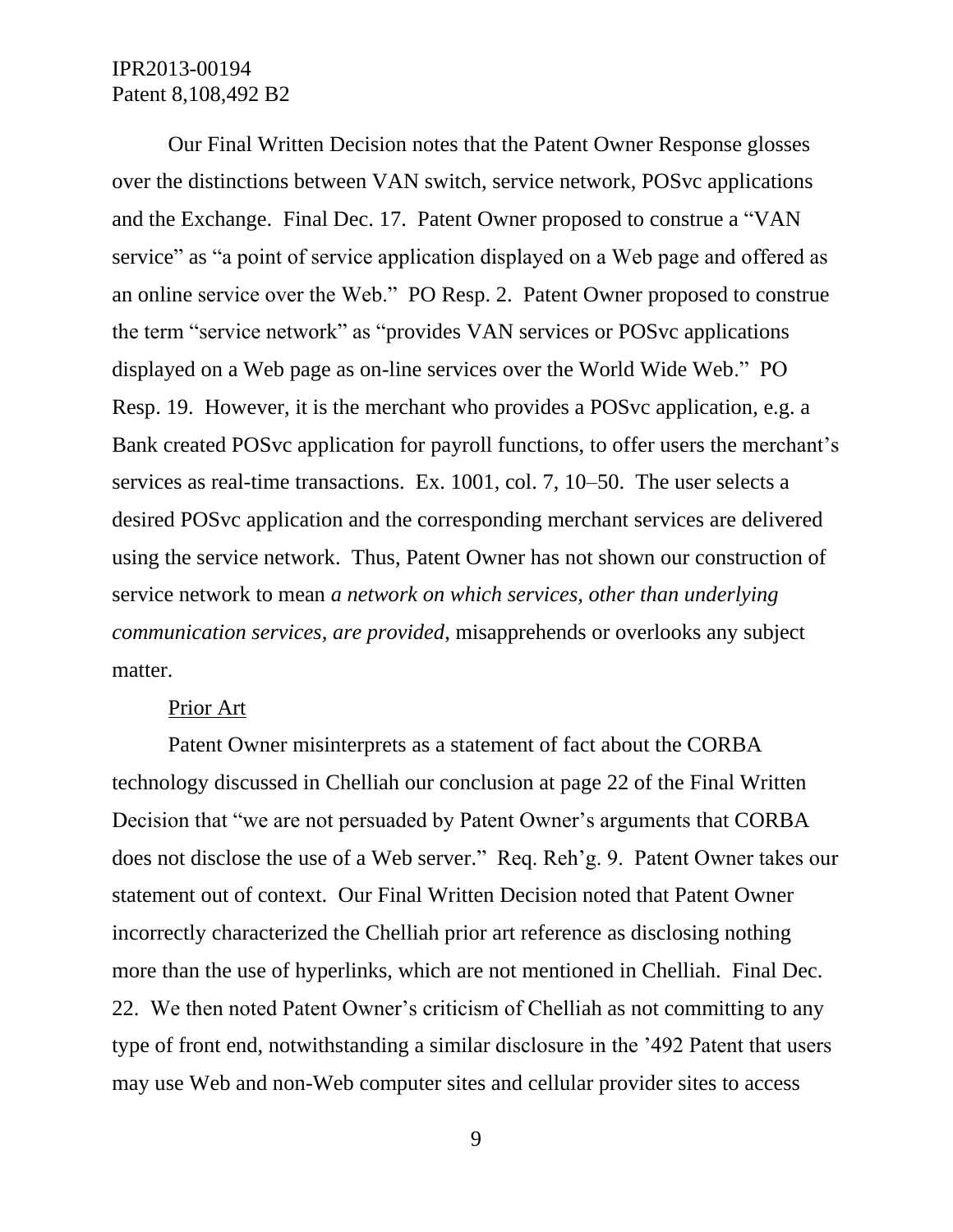$\overline{a}$ 

merchants' services via appropriate switching sites. In view of the similarity of these disclosures concerning the front end in the '492 Patent and Chelliah, we stated that we were not persuaded by Patent Owner's arguments that Chelliah does not disclose the use of a Web server.

Patent Owner's rehearing request contends that Chelliah does not mention a Web server, Req. Reh'g. 10, 11, and that without any valid reasons we extrapolate that Chelliah discloses a Web server offering POSvc applications and the key components of the VAN switch. *Id.* at 10, 12. We agree with Patent Owner that Chelliah does not commit to any particular front end. PO Resp. 28. Chelliah specifically discloses an architecture in which the user interface 13 to access the Electronic Mall may be a personal computer, set-top box, a touch tone telephone or other device. Ex. 1004, col. 6, ll. 26–40. However, our Final Written Decision notes that Chelliah also discloses accessing the Electronic Mall through an on-line service or the World Wide Web. Final Dec. 22, citing Ex. 1004, col. 10, ll. 11–25; col. 12, ll. 1–8. The rehearing request argues that those of ordinary skill at the relevant time knew to access the Internet through an on-line service provider to "do one-way browsing and hyperlinking in Chelliah's Electronic Mall, which are just merchant websites, not POSvc applications displayed on a Web page." Req. Reh'g. 10, 13–14.<sup>3</sup> However, our Final Written Decision notes that Chelliah discloses much more than browsing, as well as the use of the common object

<sup>&</sup>lt;sup>3</sup> We accord no weight to Patent Owner's allegations that the decision includes "obscenely technically incorrect statements" or that "…jumping to obscenely incorrect conclusions is both brash and pathetic for innovation in USA, unduly killing valid patents of very good inventions that have benefitted the industry at large monumentally." Req. Reh'g. 10. Such comments are not arguments that we can analyze.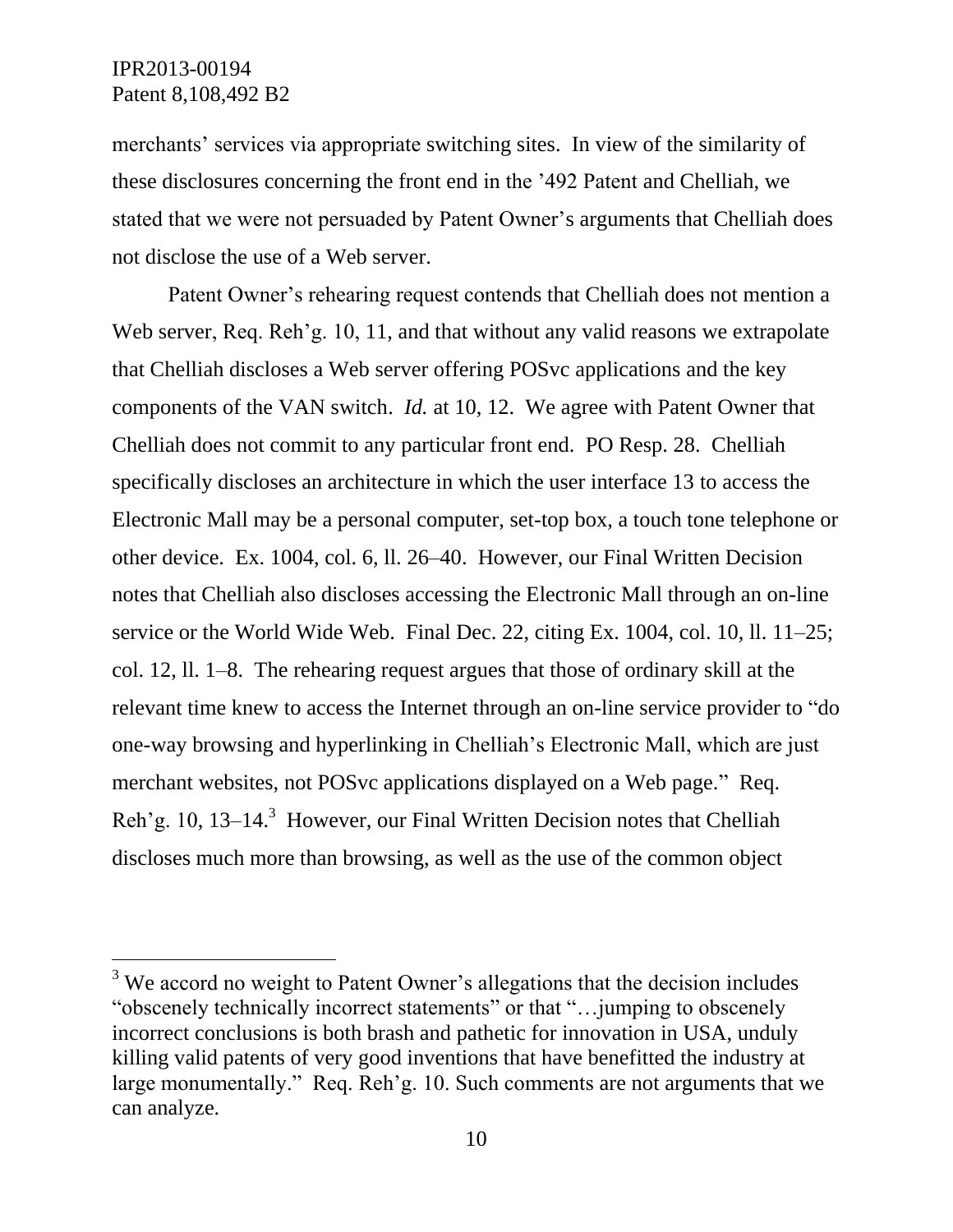request broker architecture (CORBA) compliant object request broker (ORB) to carry out complete transactions. Final Dec. 23–31.

As we previously noted, although Patent Owner argues several times that Chelliah discloses hyperlinking and Web browsing, Req. Reh'g. 10, 13–14, Chelliah does not mention hyperlinking. Referencing Fig. 2, Chelliah specifically discloses that the Participant Program Object and User Interface are configured in a Customer Contact System, which may be an on-line service, or a "World Wide Web (WWW) site on the Internet accessed by a customer using a WWW browser application across a TCP/IP connection. Final Dec. 24, citing Ex. 1004, col. 12, ll. 1–8. Although Chelliah does not use the term "Web server", Patent Owner does not contend specifically that this interface disclosed in Chelliah would not employ a Web server, or at least imply such a server to ordinarily skilled artisans.

Chelliah discloses an implementation in which a merchant's Electronic Store uses various program objects, each of which is an integrated collection of data and functions that describe an entity or business function and the operations that can be performed on or by the entity or business function. *Id.* at 21, citing Ex. 1004, col. 9, ll. 30–33. Such program objects can also access databases, serve as interfaces to non-object-oriented subsystems and may be in compliance with CORBA. *Id.,*  citing Ex. 1004, col. 9, ll. 33–38. Thus, Chelliah's Electronic Stores constitute application programs that users can select to provide the transactional capabilities of POSvc applications in the '492 Patent by connecting users to the merchants, who can perform back-end processing, using object routing to achieve service network functionality. Final Dec. 21–22.

In Chelliah, when a customer enters an Electronic Storefront, Participant Program Object 112 is retrieved and activated and calls Sales Representative Factory 115, which is a program object that instantiates Sales Representative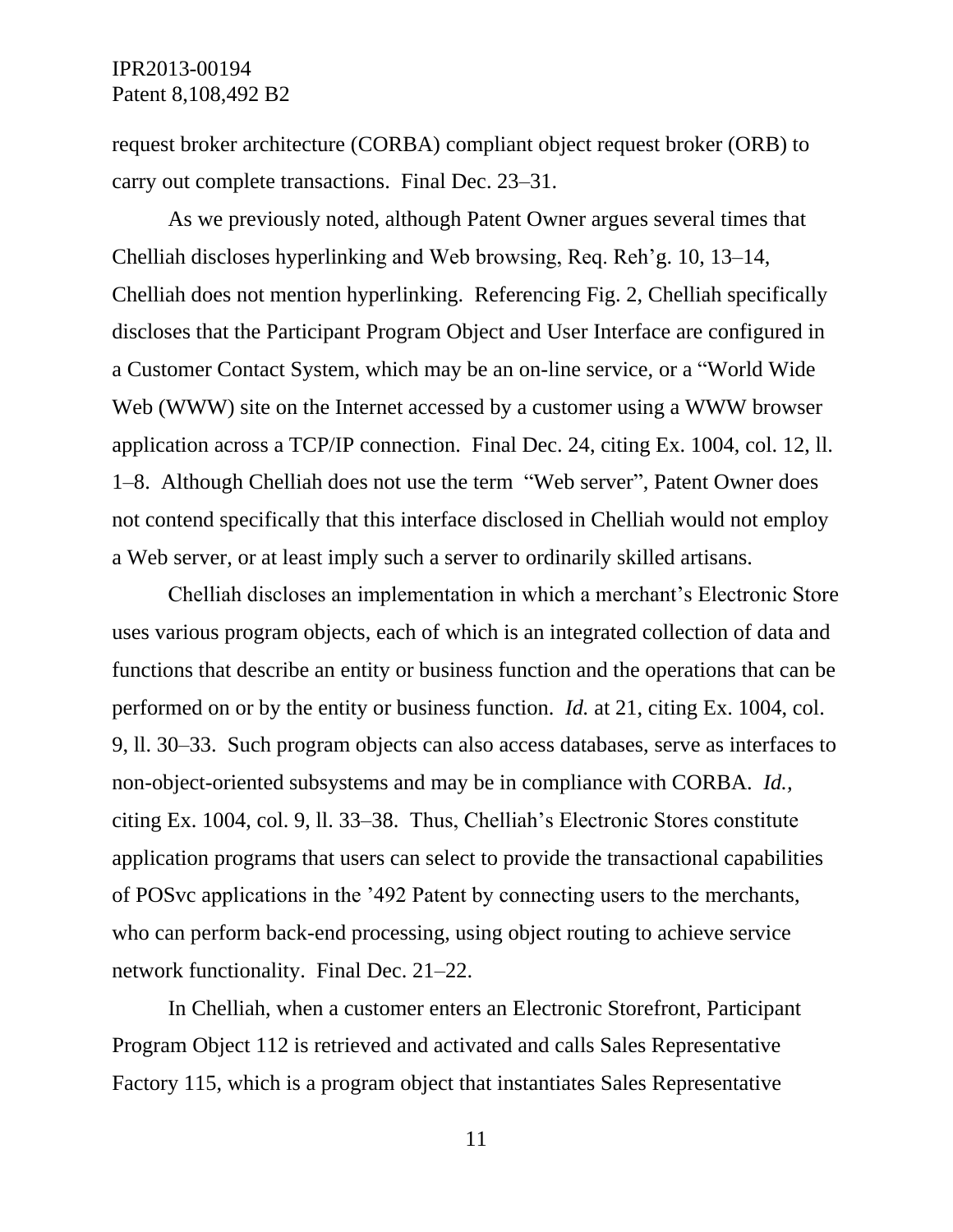Program Object 114. *Id.* at 24–25, citing Ex. 1004, col. 13, ll. 23–35. Following instantiation, the Sales Representative Factory passes a pointer to the Participant Program Object, to establish communications between the Participant Program Object and the Sales Representative Program Object. *Id.* citing Ex. 1004, col. 14, ll. 19–26. The pointer may be a simple pointer or an object handle that can serve as an input to a CORBA-compliant ORB that can direct services of a particular program object to that object. *Id.*, citing Ex. 1004, col. 14, ll. 27–38.

Chelliah also provides the switching, management and object routing disclosed in the '492 Patent. When the user selects an Electronic Storefront, Internal Commerce Subsystems 16 are invoked to interact with the customer, while External Commerce Subsystems 18 may be invoked to complete the transaction by accessing credit and shipping agencies. *Id.*, citing Ex. 1004, col. 6, ll. 41–47. Chelliah discloses that the commerce subsystems may be considered "distributed objects," *id.*, citing Ex. 1004, col. 7, ll. 7–16, arranged in any combination for a particular store as self-contained, independent modules connected to the architecture through a standard interface, *id.*, citing Ex. 1004, col. 8, ll. 18–22. Patent Owner argues that the providers of external commerce subsystems are backoffice service providers, and not VAN service providers, Req. Reh'g. 14. However, Patent Owner fails to recognize that in Chelliah, the operators of the Electronic Storefronts provide the services and computer programs that use CORBA compliant ORB techniques to link an internet user at the front end with back end processing to conduct transactions in real-time.

Patent Owner mentions the Valentino and Electronic Banking references, but does not identify or analyze any subject matter in these references alleged to have been overlooked or misapprehended. Req. Reh'g. 13. In view of the above, Patent Owner has not demonstrated that any matter has been overlooked or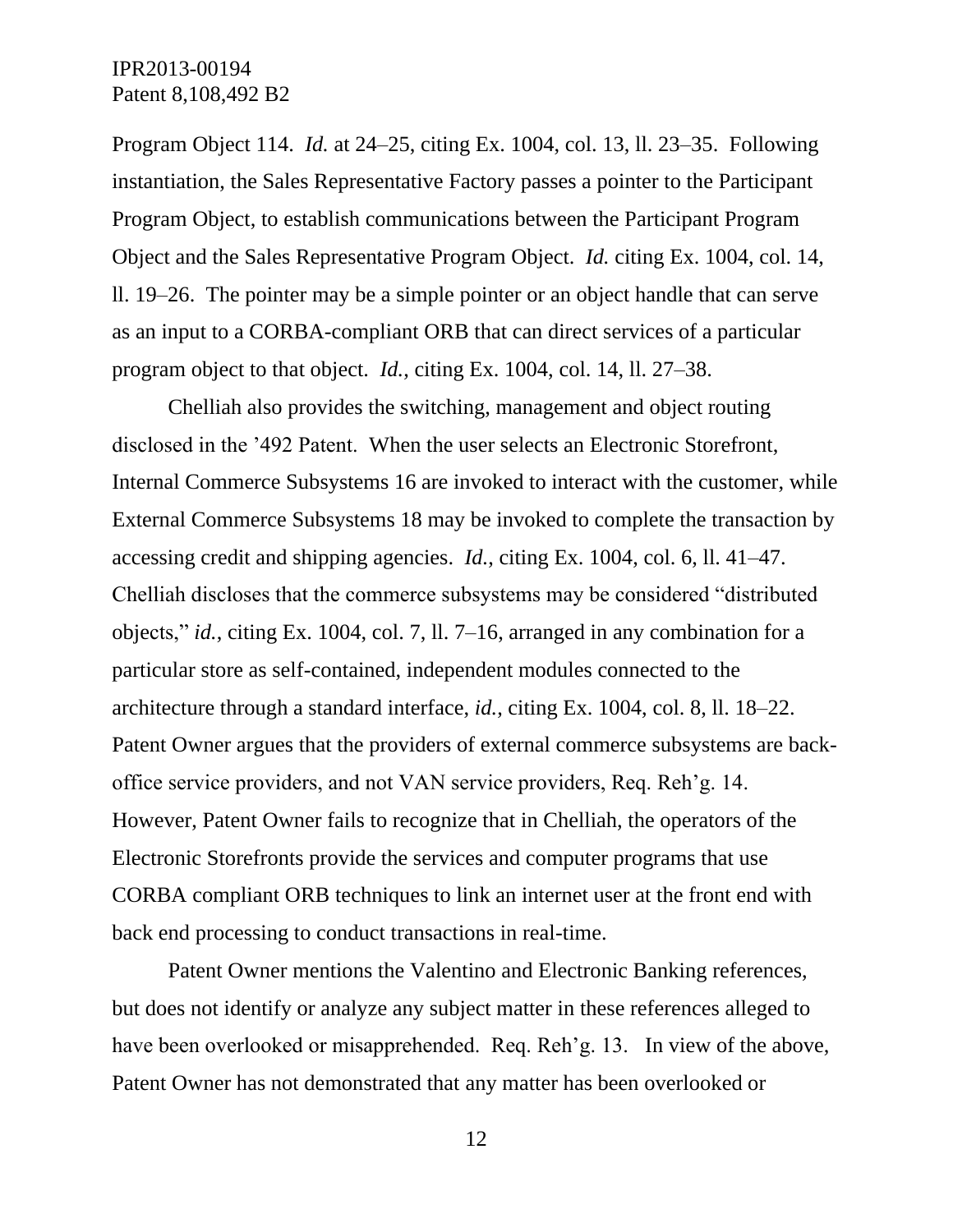misapprehended in the Final Written Decision concerning the patentability of the claims.

#### Failure to Antedate Chelliah and Motion to Amend

Patent Owner states that we abused our discretion and denied Patent Owner due process by "choosing to ignore and dismiss as nothing the specific valid arguments made by the inventor that evidence Chelliah does not qualify as prior art under 35 U.S.C. 102(e) even though PO [Patent Owner] met all the requirements and the PTAB gave brash, invalid reasons." Req. Reh'g. 13. The request for rehearing does not identify what valid arguments were ignored or explain how we abused our discretion or denied Patent Owner due process. As we noted in our Final Written Decision, the inventor, as CEO of the Patent Owner (and now the actual patent owner), is an interested party. Final Dec. 20. The inventor's declaration submitted as Exhibit 2006 was uncorroborated and could not be relied upon to antedate the Chelliah prior art. The request for rehearing does not identify any corroboration that was overlooked or misapprehended.

Patent Owner further contends that we abused our discretion and denied her due process by "denying PO's motion to amend even though PO met all the requirements and inventor evidenced why no prior art discloses the amended claim." Req. Reh'g. 13. The request for rehearing does not address an important basis for our denying the motion to amend, i.e., the lack of written description support for Patent Owner's proposal to add language stating that "each Web application and each of the respective point-of-service applications is a transactional application that is a Web client in a Web browser." Final Dec. 33. *See also, id.* at 11-13. Thus, Patent Owner has failed to demonstrate that we overlooked or misapprehended any matter in denying the motion to amend.

Constitutionality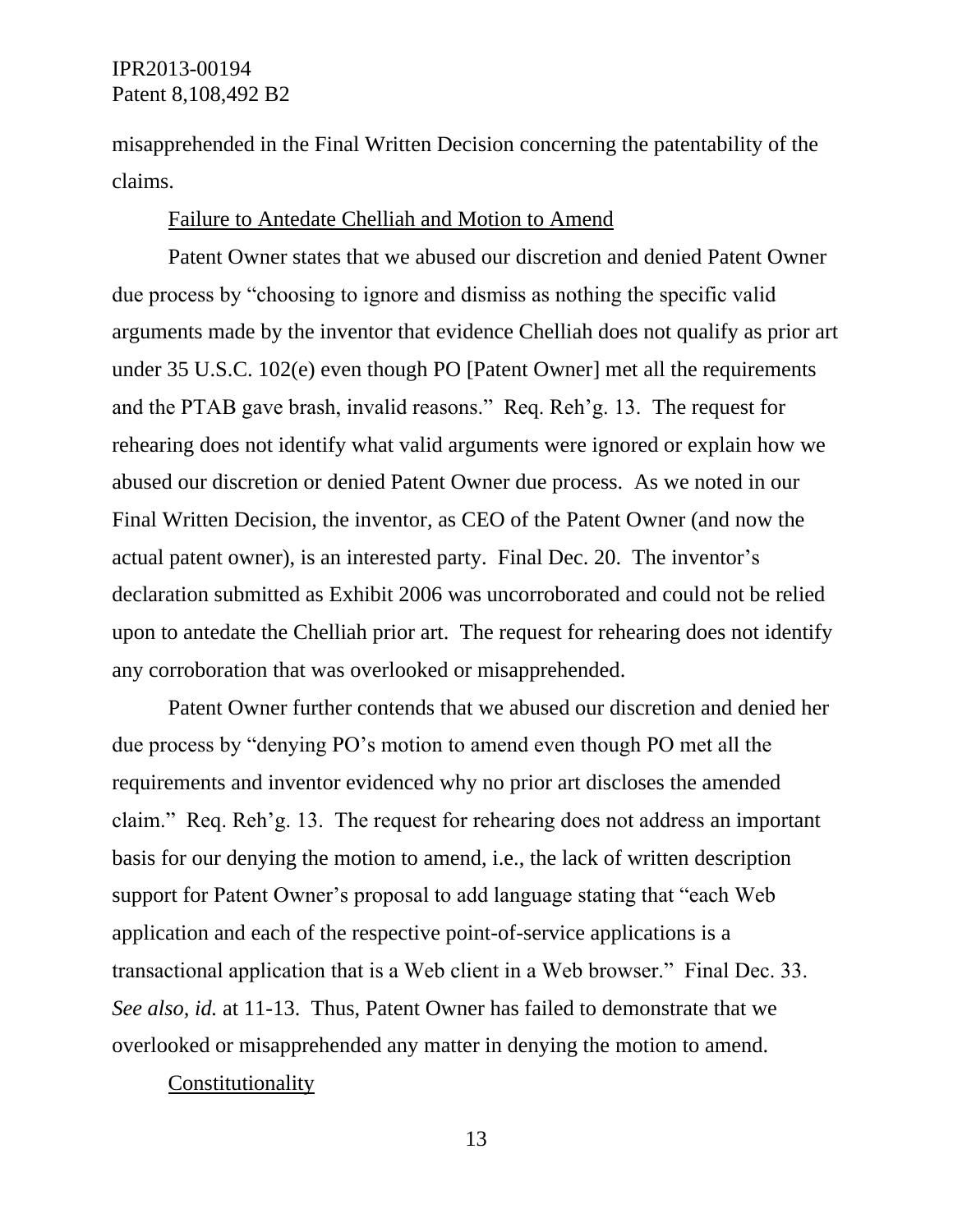Patent Owner contends that the PTAB has failed to acknowledge that the IPR process is unconstitutional, but provides no legal analysis or context to support this assertion. Req. Rhg's 15. In addition, we could not have misapprehended or overlooked this argument because Patent Owner has not raised it previously. Therefore, we deny rehearing on this basis.

#### Fraud, Conflicts of Interest, Incompetence

Patent Owner accuses everyone involved in this proceeding, except herself, of some type of fraud, misconduct or incompetence. Req. Reh'g. 14-16. Patent Owner alleges that "Examples of SAP's counsel and expert witness fraudulently misleading PTAB abound" adding that "PTAB has overlooked the many false, fraudulent statements made by SAP's Counsel and Expert Witness." *Id.* at 14. As examples, Patent Owner cites declaration testimony of Petitioner's expert, Dr. Sirbu, concerning proposed claim constructions. *Id.* at 14–15. According to Patent Owner "[t]hese are examples of knowing, fraudulent misrepresentation by SAP [Petitioner] intended to mislead PTAB and licensed lawyers violating professional rules." *Id.* at 15. Patent Owner improperly describes as fraud mere disagreement with Patent Owner's assertions. Patent Owner offers no evidence or support of any kind for such allegations, and we give them no weight. In addition, because no such issues have been raised previously in this proceeding, we could not have overlooked or misapprehended them.

In a similar vein, Patent Owner contends that "PTAB Judges have undisclosed financial interests as do their bosses." *Id.* at 16. Patent Owner provides no evidence to support such allegations and we give them no weight.

Patent Owner further argues that "PTAB Judges displayed bias in this case by authorizing SAP to file an opposition to PO's motion to stay the case until underlying matters involving judicial conflicts of interest, fraud and substitution of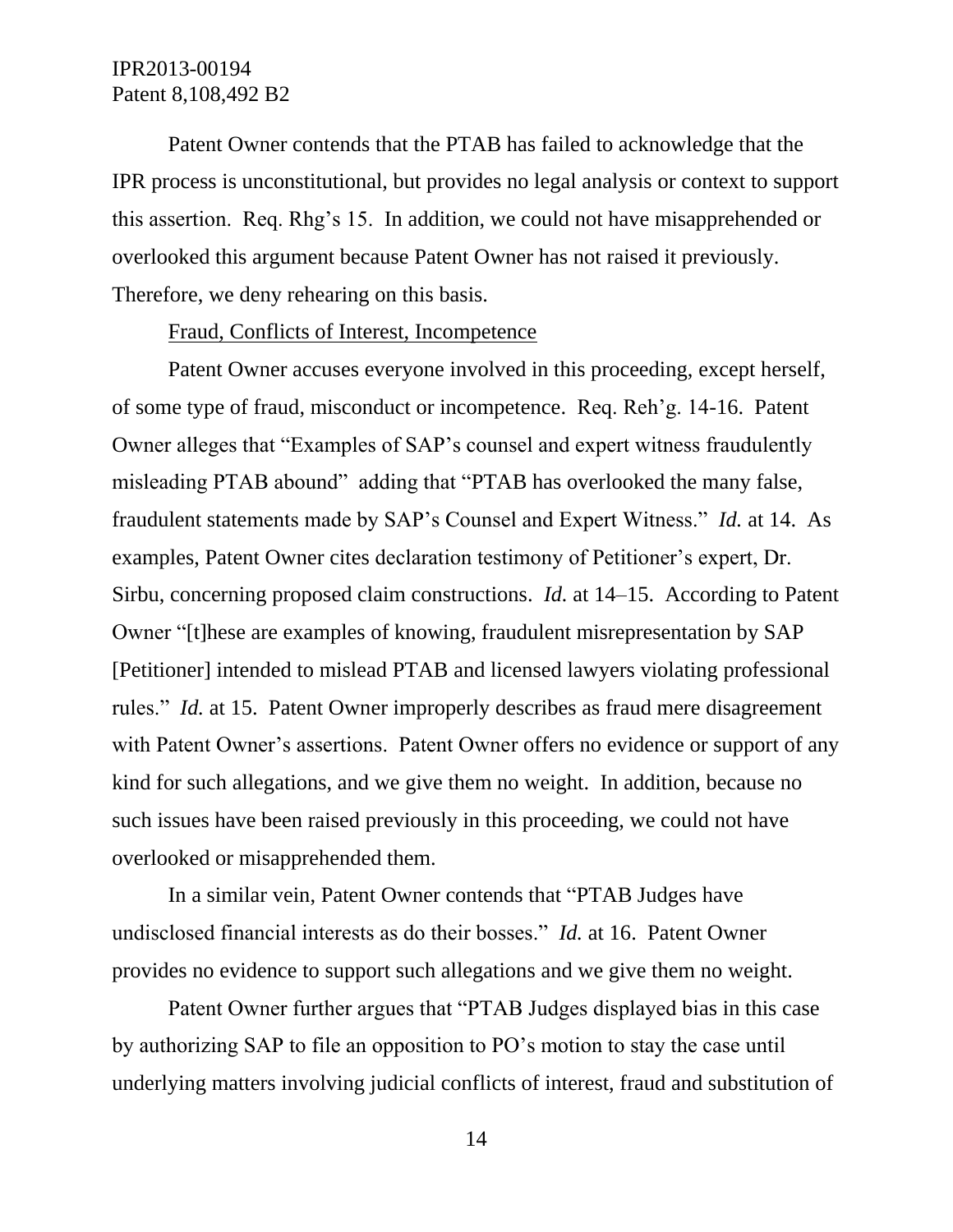parties in the lower court were resolved, yet treating PO unfairly, contrary to FRCP." *Id.*<sup>4</sup> The underlying matters Patent Owner alleged concernproceedings in the district court – not these proceedings. Patent Owner's motion to stay was filed improperly, without prior authorization. 37 C.F.R. § 42.20(b). We allowed Petitioner one day, after a conference on a related case, to file a two-page opposition to Patent Owner's unauthorized motion. Paper 64. Notwithstanding our admonition during the conference to obtain authorization before filing any other papers, Patent Owner filed an unauthorized Reply. Paper 65. Patent Owner's allegation that allowing Petitioner such a short time to file such a short opposition constitutes bias against Patent Owner is entirely without merit.

Patent Owner also contends that "[t]o date, the USPTO has assigned examiners and judges without the experience to assess the PO's inventions competently." Patent Owner offers no evidence to support these allegations, which we could not have overlooked or misapprehended because they were not asserted previously.

### Request for Relief

 $\overline{a}$ 

Patent Owner also states that "PO is due from PTAB a refund of all monies spent thus far by PO from the time of filing of the patent application until the present time, of the order of several million dollars, including USPTO fees,

<sup>&</sup>lt;sup>4</sup> Patent Owner's motion to stay this proceeding (and similar motions in related proceedings) alleged that financial conflicts of interest by the judges of the district court for the District of Delaware resulted in an irreparably tainted Markman Order "upon which the Office relies in the pending reexamination decision." Paper 63. Our denial of the motion to stay explained that, because we apply a different claim construction standard, the Office did not rely upon the district court's Markman Order, that Patent Owner had provided no evidence to support her allegations against the district court judges, and that the PTAB was not the appropriate forum for Patent Owner's request to refer her allegations to the Inspector General. Paper 66.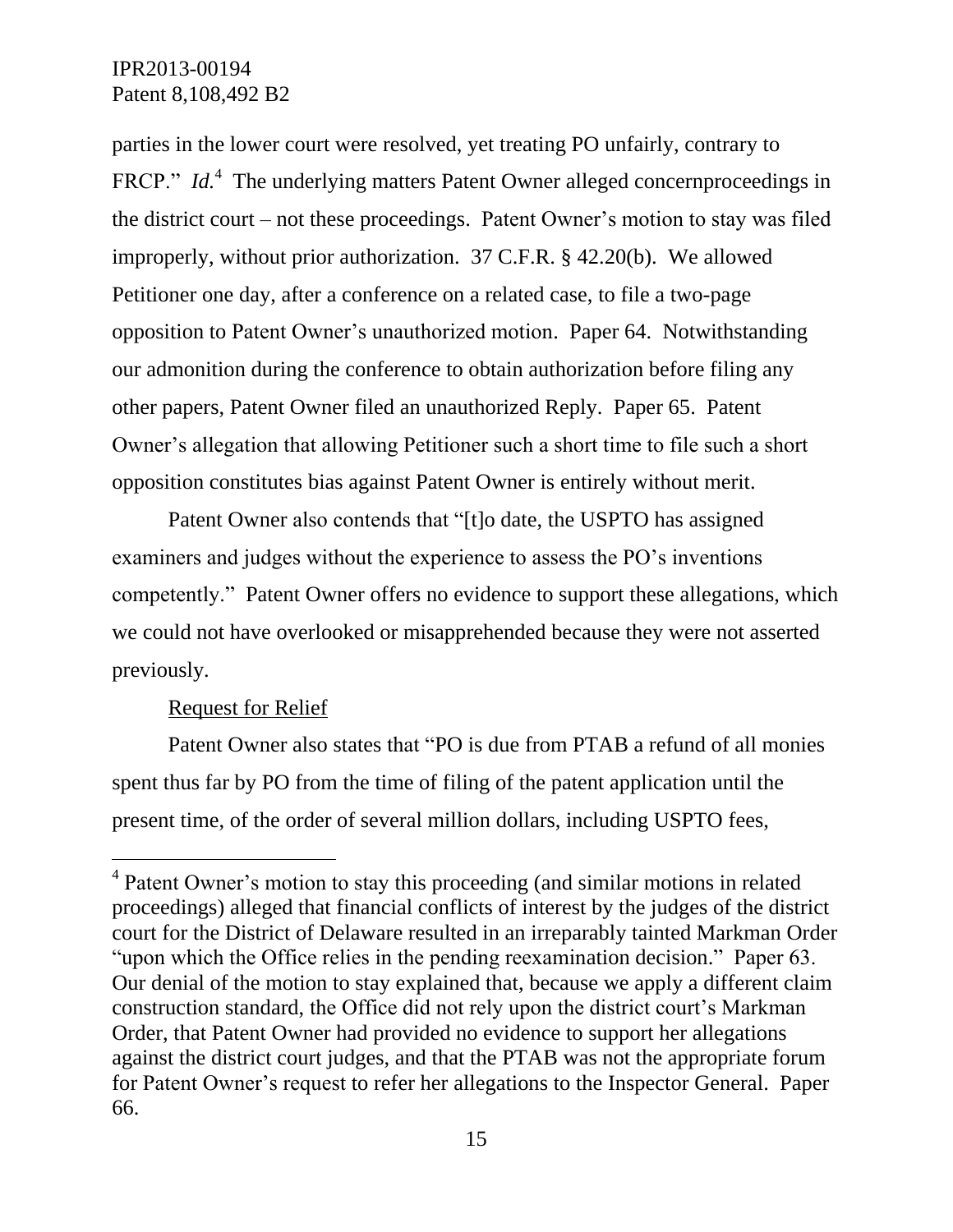attorneys' fees to procure the patent and defend the patent in this unconstitutional IPR." This is not the appropriate vehicle for Patent Owner to make such assertions, and all such relief, to the extent it is requested, is denied.

The only relief available in a Request for Rehearing, is a revision to the decision that is the subject of the request. For the reasons discussed above, we deny Patent Owner's request for rehearing.

## ORDER

In consideration of the above, it is ORDERED that Patent Owner's request for rehearing is DENIED; and FURTHER ORDERED, that all other requests for relief are DENIED.